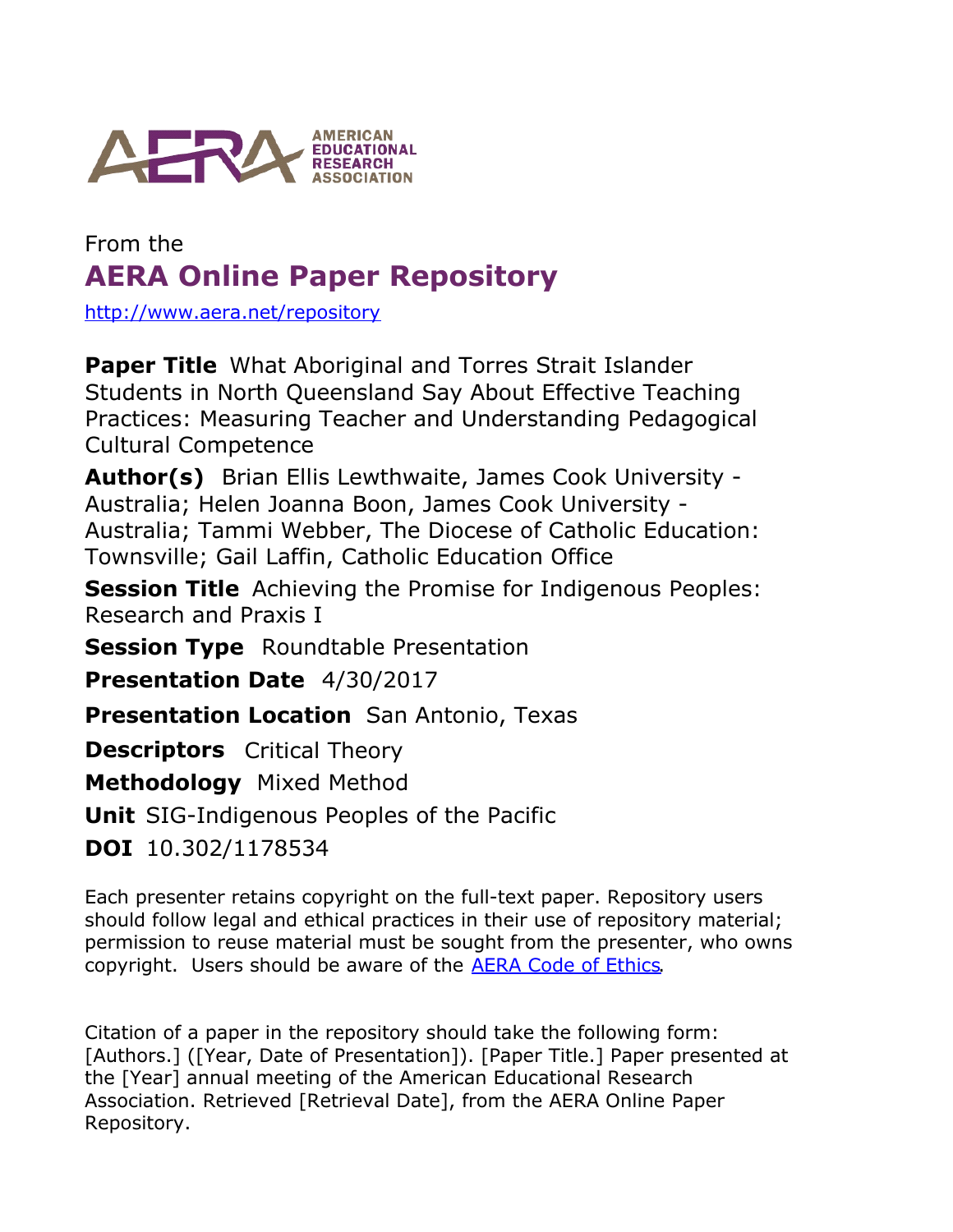*Objectives or purposes*: Similar to most Indigenous peoples, the Aboriginal and Torres Strait (Indigenous Australians) people of northern Queensland presently participate in a school system that has been drawn from the predominantly white Australian culture. Although Indigenous staff work in schools, especially elementary schools, the majority of teachers, principals, and school operations administrators are non-Aboriginal and the curricula and pedagogy of classrooms are based on models derived from the dominant culture. Because of this, school practices such as the content of curricula and pedagogical practices have both intentionally and unintentionally denied the inclusion of those aspects of culture that have value and are important to children (Bishop, 1996). With the imperative to address issues of inequity in terms of Indigenous student achievement in education, Catholic Education has established an imperative to move towards an educational system grounded in culturebased intentions to address inequity in student achievement and validate community practice and aspiration. The study described here presents the outcomes of all phases of a four phase research initiative which arose in response to this cultural denial to support a move towards a better understanding of classroom practices that have value in the learning of Indigenous students. The following questions guide the four phases of our research: (1) What do Indigenous students and their parents identify as the pedagogical practices influencing their (child's) learning? (2) What are the statistically validated factors that are identified as composites of a culturally competent teacher for Indigenous students in this context, and to what extent are these represented in Catholic Education classrooms? (3) What teaching behaviours are identified as statistically significant in influencing Indigenous students' learning and (4) What teacher thinking processes are influential in promoting teaching practice shifts towards cultural competence?

*Perspective(s) or theoretical framework*: We define this research, informed by the ideas and explanations of culturally responsive pedagogy (CRP), as using the cultural knowledge, prior experiences, frames of reference, and performance styles of students to make learning more relevant to and effective for them (Gay, 2000). Although several studies have focused on the identification of the critical elements of instruction influencing the school success of Indigenous students in Australia (e.g., Osborne, 1991, 1996), few have focused on grounding the studies in the voice of Aboriginal and Torres Strait students themselves and their Indigenous educators. Further, none have tested these suggested claims, despite a call from the Indigenous community for such (Craven et al., 2007). Following the protocols used by Bishop et al. (2003) in Aotearoa-New Zealand with their ongoing *Te Kotahitanga* project researchers have identified through their conversations with Māori students a variety of practices that contribute to both positive learning environments and student success in learning, practices located mainly in students' home culture. By so doing, they have developed an "Effective Teaching Profile" for teachers of Māori students based on operationalizing interaction and pedagogical practices that students believe address and promote their educational achievement. These practices have then been tested through quantitative methods to determine the efficacy of such practices. Bishop et al.'s (2003) research determines from the perceptions of Aboriginal students teaching practices that contribute to their success as learners and use students' voice to question the protocols of mainstream classrooms and, in response, promote a dynamic and synergistic relationship between home and community culture and school culture (Ladson-Billings, 1995). This questioning ultimately and purposely "problematizes" teaching, upsets the orthodoxy of classrooms, and encourages teachers to ask about the nature of student-teacher relationship, their teaching, the curriculum, and schooling (Ladson-Billings, 1995). By creating this disequilibrium, educators are pushed to seek resolution of these issues to move their classrooms to become more *culturally* responsive as they employ a culturally preferred pedagogy. As suggested by Gay (2000), culturally responsive teachers *respond* to the cultural knowledge, prior experiences, and performance and learning styles of students to make learning more appropriate and effective for them. They teach to and through the strengths of their students, reducing the discontinuity between the home cultures of these students and the social interaction patterns of the classroom (Kanu, 2002). The underlying premise of culture-based education is that the educational experiences provided for children *should*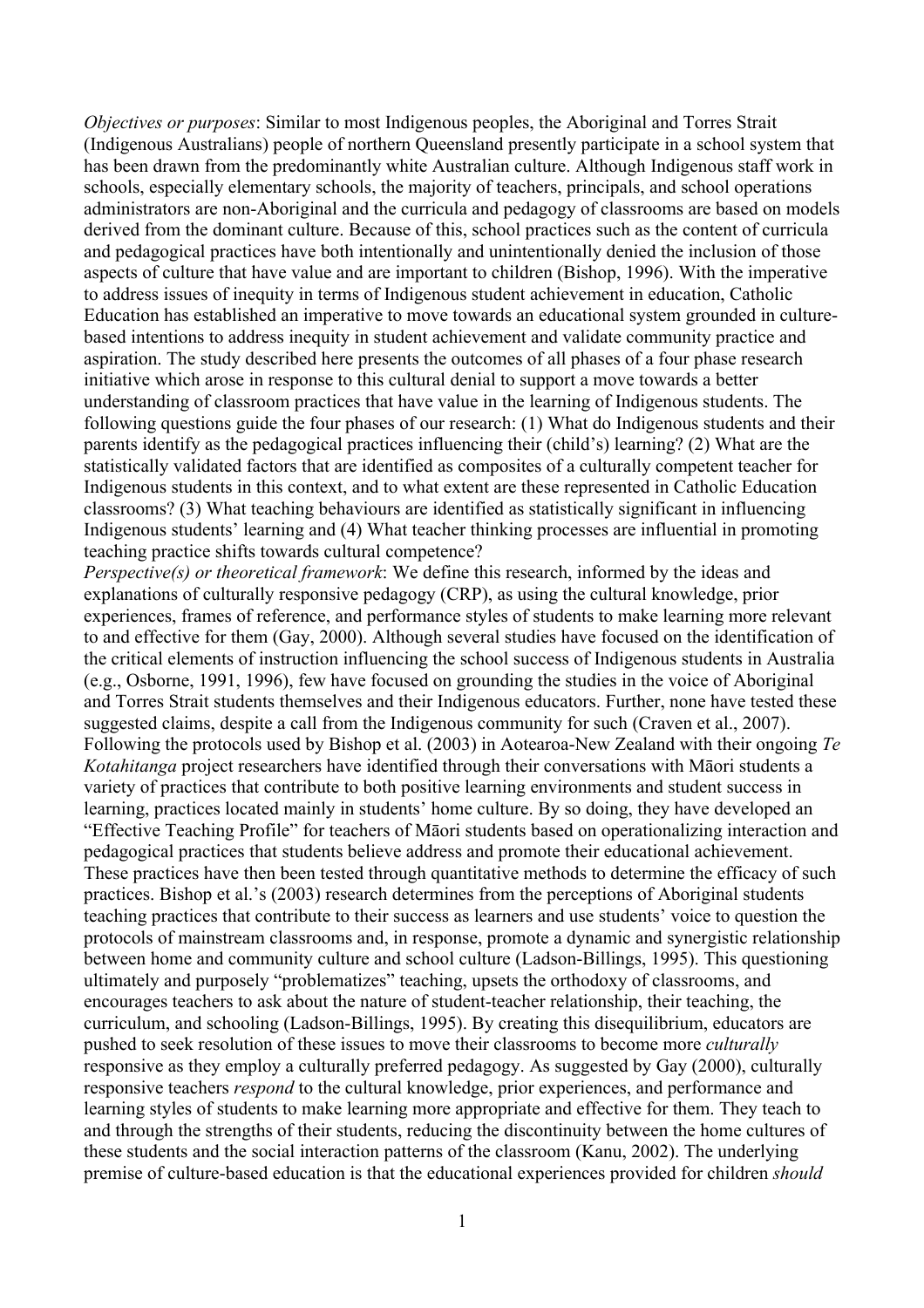reflect, validate, and promote their culture and language. These experiences should be reflected not only in the management and operation of schools but also in the curricula and programs implemented and pedagogies used. It assumes that students come to school with a whole set of beliefs, skills, and understandings formed from their experience in their world, and that the role of the school is not to ignore or replace these understandings and skills, but to recognize the teaching practices and understandings within the cultural context and affirm these in formal classroom settings (Osborne, 1996). This advocacy has long been held but tragically ignored in Australian schools. The research currently being conducted seeks to understand from students and parents what classroom environments and teacher practices look like that are, indeed, reflective of Aboriginal and Torre Strait Islander students' preferences. Further it seeks to determine through quantitative measures the efficacy of asserted claims.

*Methods and modes of inquiry*: As purported by Bevan-Brown (1998), our overall aim of this research was motivated by our desire to better inform and benefit Indigenous students and their teachers to see the realization of Aboriginal and Torres Strait aspirations for education. Bishop et al. (2003) qualitative and quantitative project, grounded in the domain of culturally responsive pedagogy and critical pedagogy (Freire, 1970), have provided a foundation for both the research questions and methodology central to this study. The methodology for the overall research project is informed by participatory action research which draws upon the collective aspirations of each [Aboriginal school] community (i.e. its teachers, students, parents, administrators, and supporting elders) as researchers in collaboration with the authors to (a) identify common goals, (b) implement strategies for achieving these goals, (c) evaluate the effectiveness of efforts to achieve set goals, and, finally, (d) respond to the evaluations with further courses of action. Because the project overall endeavours to critically identify and change patterns of action of local institutions in response to locally identified goals, including the pedagogy in Aboriginal and Torres Strait schools and their classrooms, it is emancipatory as well. Further, since the project includes Aboriginal and Torres Strait Islander researchers, the project focuses on how Indigenous methodologies inform each stage and the overall research process.

*Data sources, evidence*: The presentation focuses on all phases of a four phase research process, the first qualitative, the second and third quantitative and the forth qualitative. In the first phase, we conducted (a) individual interviews with 23 grade 9-12 students in a further six schools, (b) group interviews with 14 Grade 9-12 students and (c) individual and group interviews with 24 parents and caregivers. In the interviews, we asked questions that focused on students (or parents and caregivers from their prior experiences) identifying (a) the last time they felt they had been successful in school, (b) what their teachers did to help them to learn, (c) what was happening in their classroom when they were learning best, and (d) what they would change about their teachers' teaching or what should happen in their classrooms to assist them in their learning. We also observed six teachers identified by Indigenous students, their teaching peers, principals, and us as successful classroom teachers who created positive learning environments for Indigenous students. Further, we interviewed eight teachers currently employed by Catholic Education to ask them to consider teacher, student, and classroom characteristics that promoted positive learning environments and facilitated engagement and learning. Finally, we shared in five Catholic Education schools interview results with students and with teachers at a staff meeting. All teachers were invited to respond to students' comments about teacher behaviours that influenced their learning. We verified transcribed sections of the conversations as accurate through our conversations with each other as researchers and with the students and their teachers. Thematic analysis was conducted individually by researchers and, then, collectively. In our analysis we looked for 'common themes' and across all student populations, both the larger Indigenous population and then smaller subsets of this population in terms of whether there were tendencies amongst Aboriginal as compared to Torres Strait Islander or remote, rural or urban Indigenous students. From this information, in the second phase, we developed an Effective Teaching Profile (EFT, which we call a Pedagogy of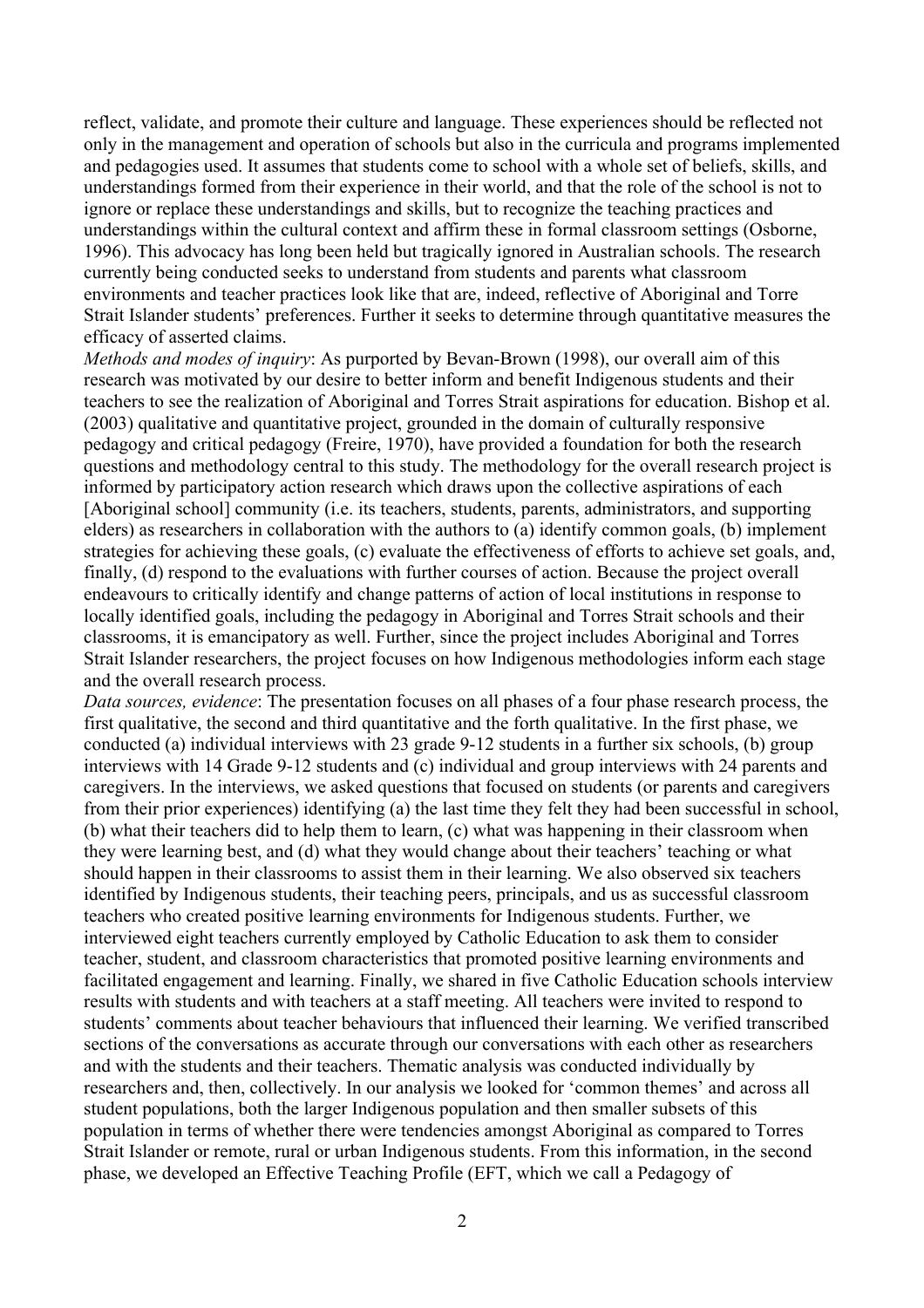Consequence) based upon the phase one findings. The profile was then, using Rasch analysis, statistically validated by 122 teachers the majority being elementary (k-6) teachers. From this validation exercise, we compared the cultural competence of elementary teachers with those from secondary. In the third phase, we statistically identified through the use of the EFT in 62 classrooms, teaching behaviours that had significance in the learning of Indigenous students. We closed the research in the forth phase by investigating the process of how teachers adjusted their practice in correspondence with the assertions of the EFT.

*Results and/or substantiated conclusions:* In our presentation at AERA, we will present the findings from all phases, but will emphasize the statistical aspects because of the dearth of quantitative data verifying the significance of CRP. That is, we will start with the student and parent responses, teacher comments and classroom observations sub-grouped according to identifiable themes. Highlighted will be the dominant themes apparent in the observations, discussions and questionnaires. As well, we will emphasize the difference and similarities in the participant themes, especially between students and parents. Most importantly emphasis will be placed on students' tendency to emphasize specific teacher actions influencing learning such as (1) communication patterns; (2) content; (3) social interaction patterns; (4) classroom environment characteristics; (5): ecological characteristics (degree to which the classroom represents or utilizes local resources, including community members; and (6) literacy development practices. In contrast, parents' responses primarily focused on wanting teachers to be aware and understand the systemic issues associated with socio-political 'past' of northern Queensland and parents' perceived inability to influence the educational system and, in particular, teachers' beliefs and actions that could work more positively for their child's educational success. Further, parents commonly mentioned the 'code switching' their children experienced in their child's transition from home to school and that effective teachers made provision for this in classrooms. Effective teachers communicated clearly and concisely with their students. Their communication in English was appropriately abbreviated and direct. When teaching, they under-talked rather than over-talked. Their communication simplified appropriately to the language proficiency of the student. In communicating abstract ideas, effective teachers fostered learning by using multiple instructional strategies such as direct instruction and modelling. They reconsidered and changed their communication practice in light of how students responded to their teaching. In the second phase of the research, the Rasch analysis statistically confirmed that the instrument measured a unidimensional latent trait, culturally responsive pedagogy. Seven subscales, initially qualitatively determined, were statistically confirmed. The instrument proved suitable to measure nuances in pedagogy and to detect significant differences between elementary and secondary teachers. Evident within the analysis was the limited attention of secondary teachers in comparison to elementary teachers to culturally responsive pedagogy. *Scientific or scholarly significance of the study*. In the third phase of the study we identified statistically significant teacher behaviour influences on students' learning. These included teacher's explicit attention to (1) the learning focus; (2) students' literacy requirements; (3) inclusion of contextually relevant subject matter; (4) lesson delivery and pace that allowed for demonstration, modelling and time for mastery and (5) a learning environment grounded in an imperative to foster teacher-student mutual trust and respect. In the final and ongoing forth phase of the project we are seeking to understand what causes teachers to adjust practice to a CRP.

This study is very important to those working within Indigenous settings, especially in settings where regard must be given to altering the pedagogical practices of classrooms. This study is the first study of its kind in Australia grounded in eliciting from Aboriginal and Torres Strait Islander students their learning preferences and then using this for quantitative identification of teaching practices potentially salient to Indigenous students. Culture-based education *should* and *must* reflect, validate, and promote the culture and language of the Indigenous peoples of northern Queensland. These experiences must be reflected not only in the management and operation of schools but also in the curricula and programs implemented and *pedagogies* utilized (Craven, 2007). Such is the nature